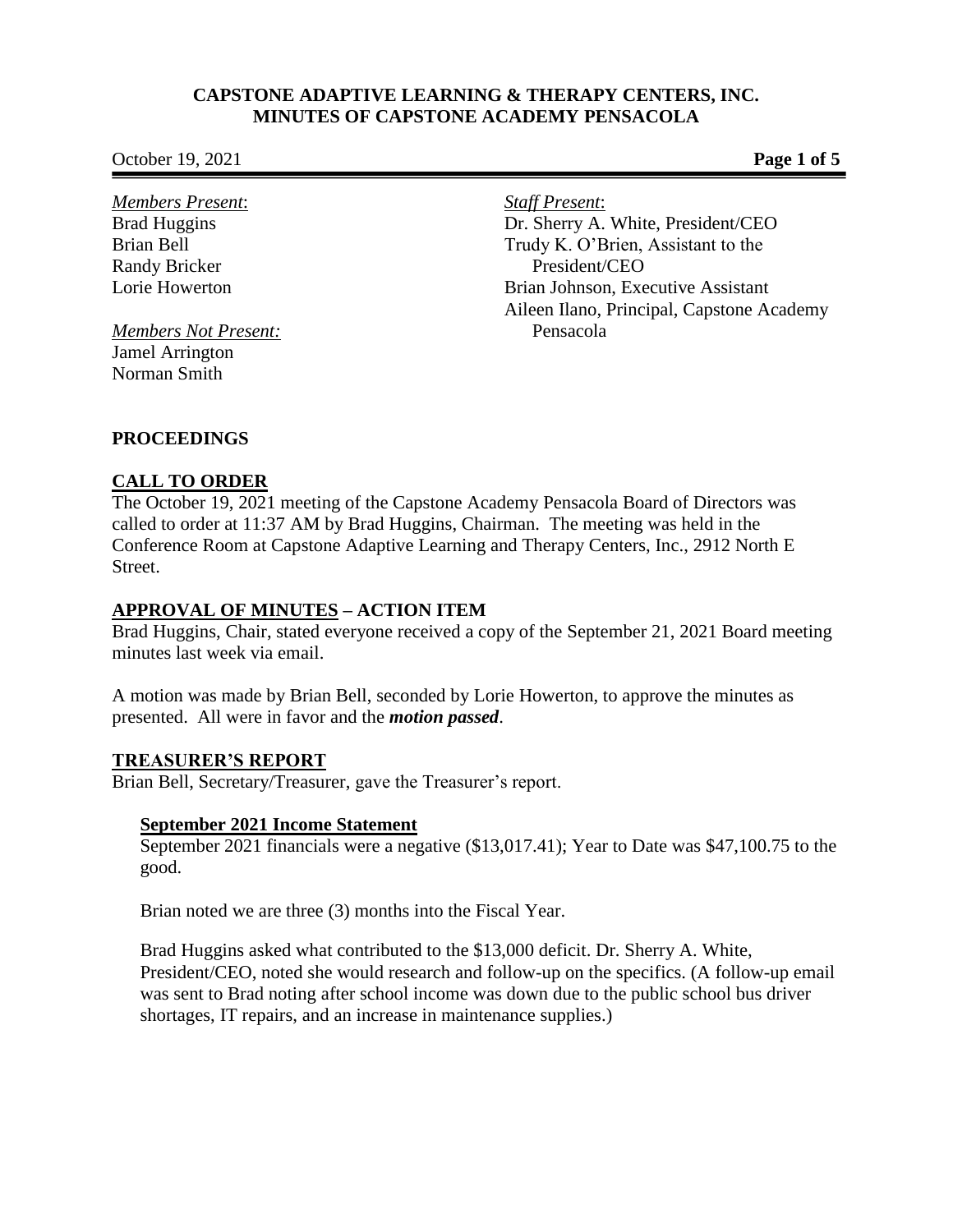**October 19, 2021 Page 2 of 5** 

### **CHAIR'S REPORT:**

#### **Teacher Out of Field/ Unused Teacher Funding – ACTION ITEM**

Brad Huggins, Chair, reported on behalf of Capstone Academy (and supported by Dr. White), Aileen Ilano, Principal, has requested the Board allow teacher Jordan Weddington to teach out-of-field in Pre-kindergarten Disabilities for ages three (3) to five (5) until May 26, 2022, and any unused teacher funding be transferred to Jordan.

This means Jordan, a qualified teacher, understands conditions of reappointment are that she acquire her Pre-K Disability certification per Florida Administrative Code: Rule 6A-4.01792.

A copy of Brad's letter as Board Chairman to the Escambia County School District granting approval was displayed on the TV.

It is necessary for Capstone Academy to submit a letter to Keri Coots, Director of Alternative Education/Charter Schools at the School District, stating the Board has approved for Jordan to teach out-of-field in order for us to be allowed to earn FTE monies for her students during FTE week in February.

A motion was made by Brian Bell, seconded by Randy Bricker, to approve Jordan Weddington as a Teacher Out-of-Field, and any unused funds will be transferred to her as presented. All were in favor and the *motion passed*.

#### **Fire Inspection**

On August 9, 2021 Escambia County Fire and Rescue conducted an inspection of the main school facility located at 4901 W. Fairfield Drive.

The facility passed with no violations.

A copy of the notice was displayed on the TV.

## **Florida Department of Health**

Florida Department of Health inspected the school for food safety on August 12.

The school was in compliance in all areas of sanitation, food handling, pest control, etc. A copy of the inspection form was displayed on the TV.

## **Quarterly Report**

A copy of our quarterly report to the School Board was attached to the agenda and displayed on the TV.

Brad noted there were no financial issues for June through August 2021.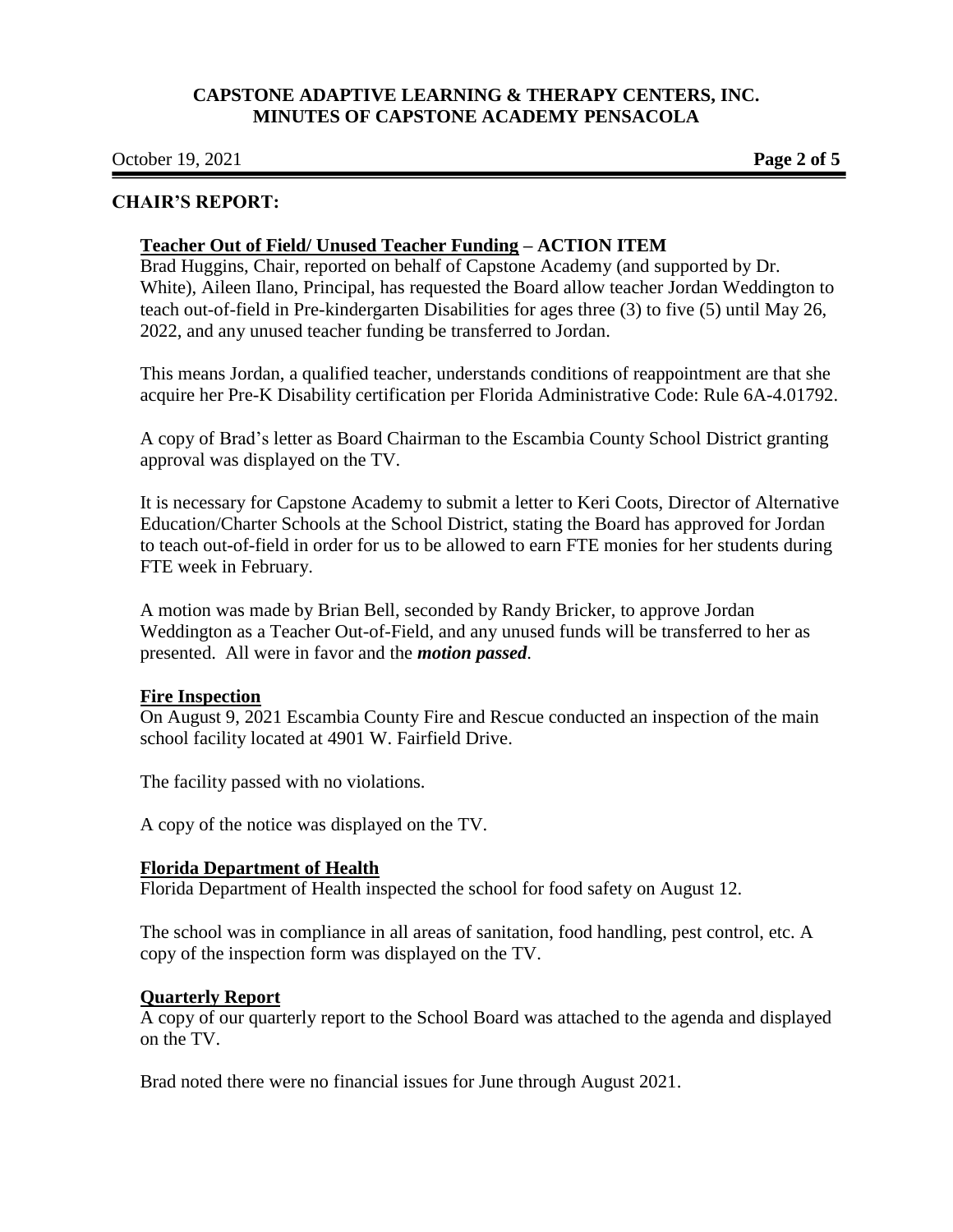#### **October 19, 2021 Page 3 of 5**

Capstone Academy was in compliance in all areas.

### **PRESIDENT/CEO'S REPORT:**

#### **Board Governance Training**

Dr. Sherry White, President/CEO, reported Brad Huggins completed his refresher governance training. A copy of his certificate was displayed on the TV.

The training was provided by Florida Consortium of Public Charter Schools.

To be in compliance with Rule 6A – 6.0784 Florida State Board of Education, every charter school governing board member is required to take an initial four (4) hour training and then a two (2) hour refresher course every three (3) years. A copy of the rule was displayed on the TV.

### **Enrollment**

Dr. White stated there were a total of 64 students enrolled. Last year at this time there were 60 children enrolled.

ESE Pre-K had 26 students and Our Time after school program had 7 children enrolled.

There have been some challenges with enrolling new after school students as typically the public school bus would transport them to Capstone. This has been a challenge for them due to the school bus driver shortage.

The ESE Pre-K enrollment for FTE in February is projected at 30 students.

There are a total of 54 children receiving speech, physical, and/or occupational therapies in our outpatient clinic.

All ESE Pre-K students receive therapies, some receive multiple therapies/services.

#### **Florida Safe Schools Assessment Tool (FSSAT)**

Aileen Ilano, Principal, reported the Florida Safe Schools Assessment Tool (FSSAT) was completed in September 2021.

The assessment was completed in an online format, as in-person tours are completed every three (3) years.

Dr. White asked if any School Board members ever attend the tours. Aileen said that Paul Fetsko and Kyle Kinser, who is the safety specialist with the school district, always attend the tours.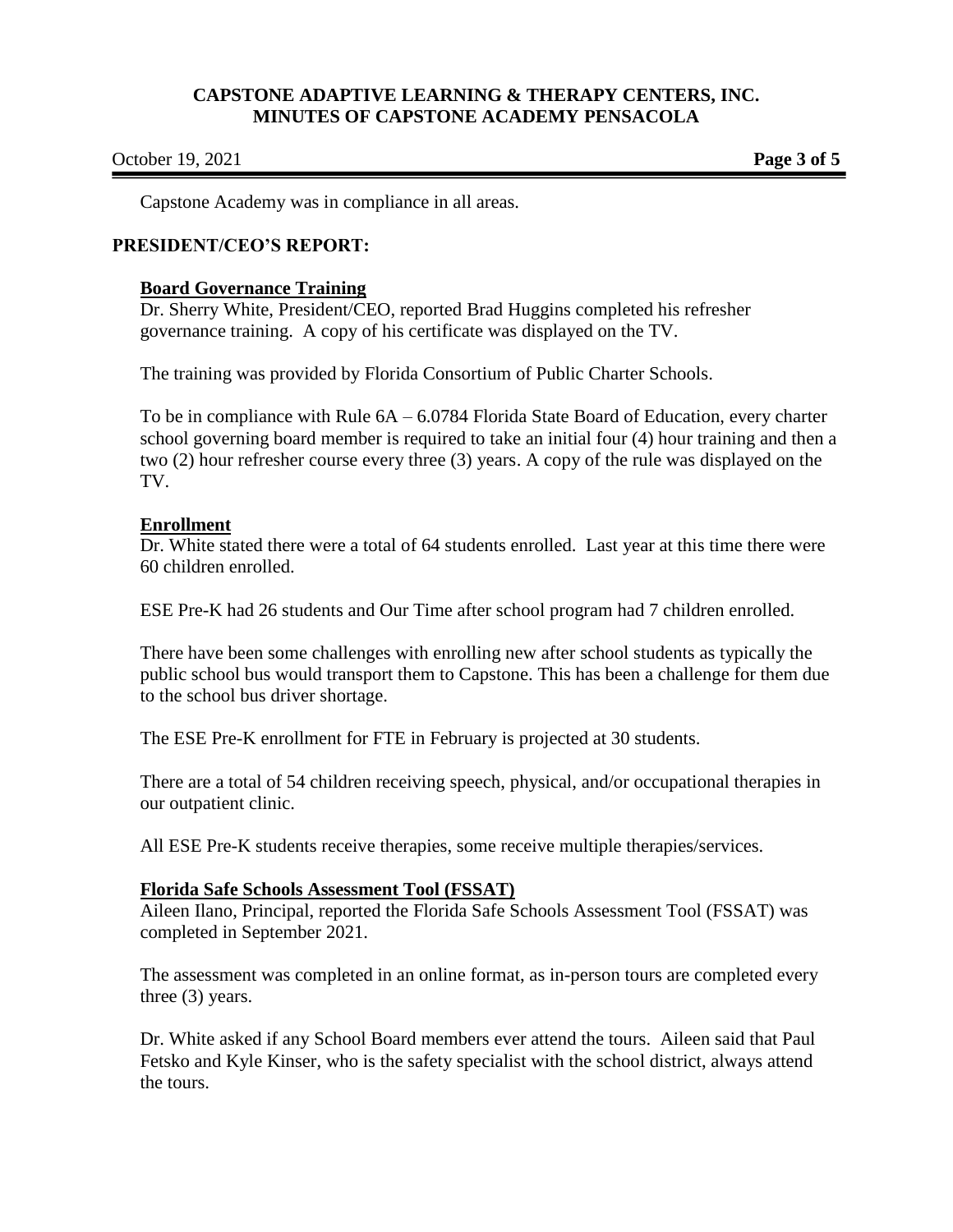| October 19, 2021 |  |  |  |
|------------------|--|--|--|
|------------------|--|--|--|

**Page 4 of 5** 

There were no recommendations for improvement.

#### **Children's Activities**

All about Me – Students used Mr. Potato Head figurines to learn about Family and Body Parts. Aileen stated using the Potato Head figurines provided the students encouragement to request certain items.

The Great Outdoors. – Students learned about animals out in nature, and activities that could be done in the great outdoors.

Fall – Students are learning how the changing season affects them and their surroundings.

### **Child's Story**

Daniel Davis was three (3) years old when he was enrolled at the beginning of the COVID school closure in 2020. He was staffed virtually.

He qualified for ESE services under the developmentally delayed program. However, he did not qualify for speech or language services when he began. He was later evaluated and was still determined to be age appropriate in his speech and language.

Considered a picky eater, he has oral defensiveness which is an aversive reaction to touch sensations in and around the mouth that may cause extreme sensory, emotional, and behavioral responses when eating. He has been receiving occupational therapy (OT) for a few months and has begun feeding therapy at our outpatient clinic.

Aileen stated that feeding therapy revolves around getting the student used to items in stages. (Presenting an item in proximity of the student, smelling the item, licking the item, etc.). Ultimately resulting in trying the item. Daniel's mom has also volunteered for lunch hours to increase progress with feeding therapy.

By the end of last school year, Daniel had mastered his social goal of spontaneously responding to peers throughout the school day in four (4) out of five (5) opportunities. He received a "satisfactory" rating in OT. In addition, Daniel received a "satisfactory" rating in identifying his emotions though the school day.

His fine motor skills are improving. Daniel strings blocks, builds a tower, and grasps writing utensils independently with minimal (25%) physical prompts. He also cuts paper with a scissors, laces a string in a board, and draws vertical and horizontal lines, again with minimal physical and verbal prompts.

Daniel is currently in our Level 3 classroom. He is showing progress with coming out of his shell. We are looking forward to a great team providing him individualized instruction to get him to master milestones.